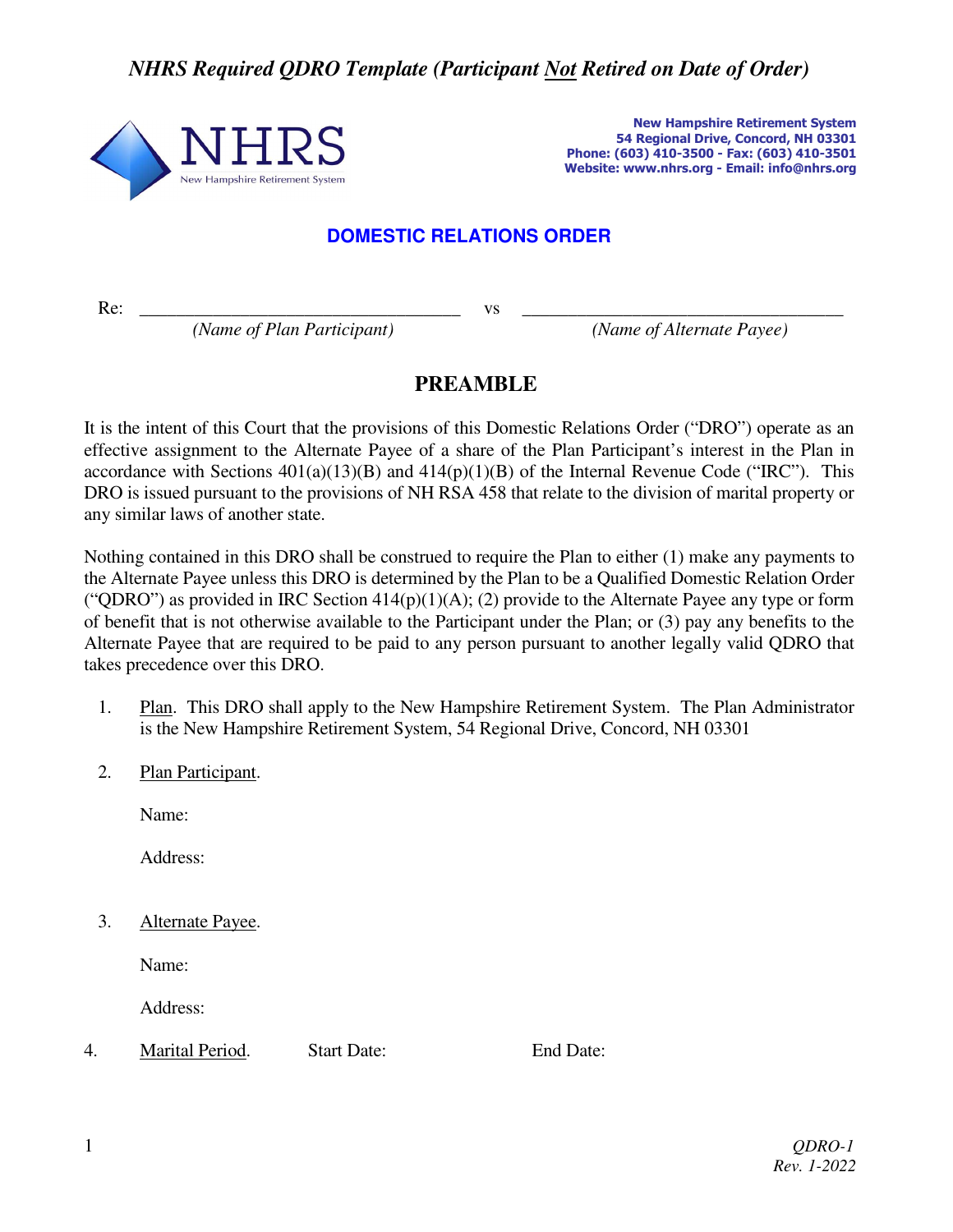- 5. Alternate Payee's Interest. The Alternate Payee is assigned a monthly annuity benefit in either of the two options below:
	- a. Percentage Interest.
		- i. Regular Annuity. A portion of the monthly annuity benefit otherwise payable to the Participant in an amount equal to the percentage designated below.

Alternate Payee's Percentage Interest  $\%$ 

The following calculation formula shall apply in determining the Alternate Payee's benefit amount (check one):

NHRS Formula



ii. Additional Annuity. The Alternate Payee is also entitled to receive the following percentage of any "additional annuity" payable to the Participant:  $\%$ 

b. Fixed Amount. A monthly amount equal to: \$

The Fixed Amount shall be paid for the following period of time:

Participant's Lifetime

**Fixed Term** 

*a.* Length of Fixed Term: Months

*b.* Maximum Cumulative Fixed Amount: \$

- 6. Timing of Payments. Any monthly benefits payable to the Alternate Payee shall be made commencing with the first monthly benefit payment after the Plan qualifies this Order as a QDRO. Payments shall be made if the Participant is entitled to receive a monthly benefit. If the Participant elects a lump sum distribution of the Accumulated Contributions (as defined in RSA 100-A:1, XIX), in lieu of an annuity benefit, the provisions of Section 7 below shall apply.
- 7. Distribution of Accumulated Contributions. If the Participant elects to receive a lump sum distribution of Accumulated Contributions pursuant to RSA 100-A:11 in lieu of a retirement annuity; or, if there are accumulated contributions to be distributed upon the death of the Participant, the Alternate Payee is entitled to a portion of such lump sum distribution as follows:

 $\Box$  A percentage of interest based on the percentage designated in Section 5.a. above taking into account the formula selected.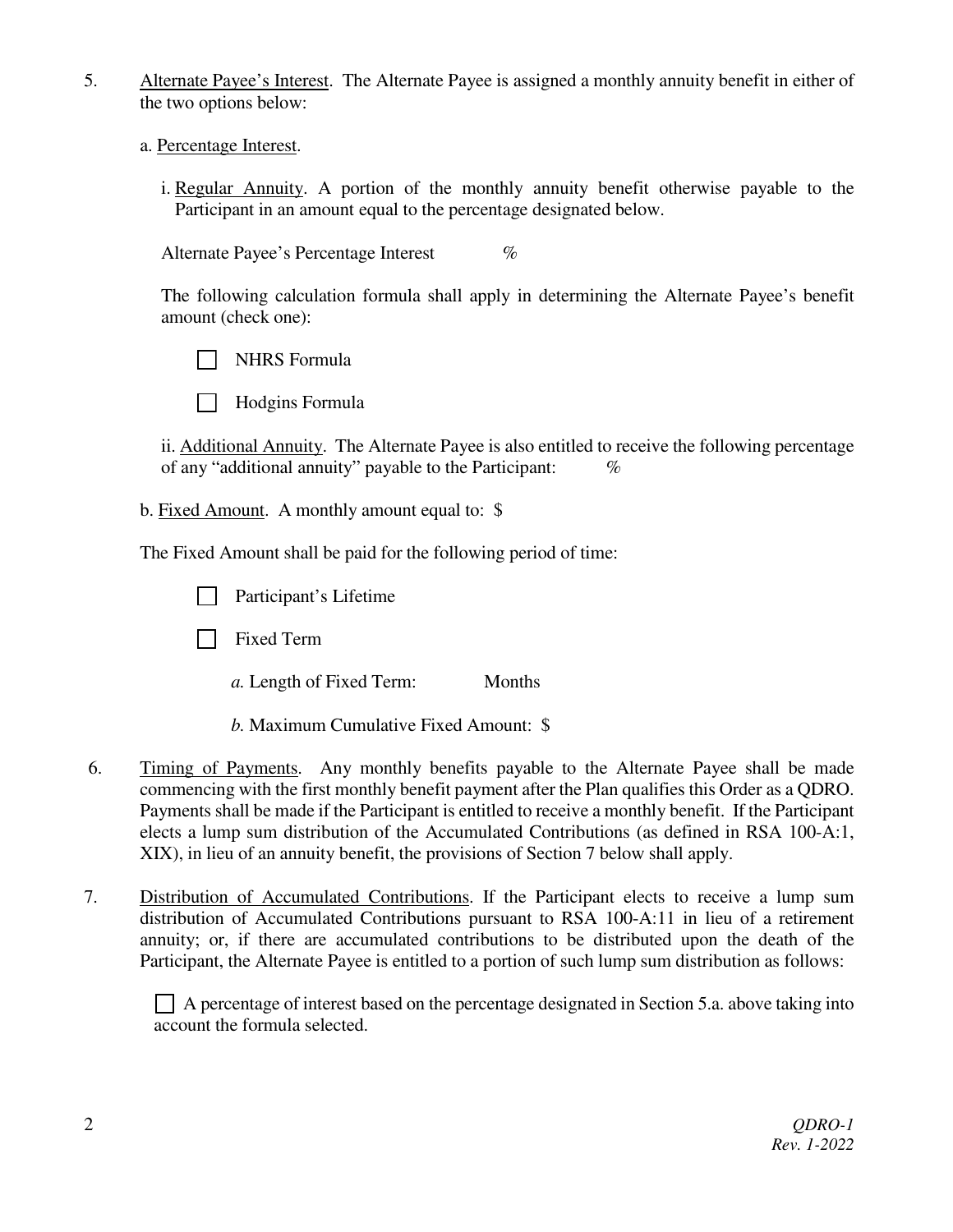A fixed amount equal to the lesser of such remaining Accumulated Contributions or an amount equal to the Maximum Fixed Amount Payable minus the cumulative fixed amounts paid, each as provide in Section 5.b. above.

8. Refund of Additional Contributions. If the Participant is entitled to receive a distribution of Additional Contributions, the Alternate Payee is entitled to receive a percentage of such distribution as follows:

Alternate Payee's Percentage Interest  $\%$ 

9. Pre-Retirement Death Benefits – Accidental Death. Should the Participant die prior to retirement due to a work related injury or illness, the Alternate Payee is entitled to the following percentage of any pre-retirement death benefits payable pursuant to RSA 100-A:8,  $I(a)$  or  $II(a)$ , with the understanding that no such lump sum benefit will be payable if any of the beneficiaries that are statutorily designated (spouse at time of death, minor children or dependent parents) survive the Participant.

Alternate Payee's Percentage Interest %

10. Pre-Retirement Death Benefits – Ordinary Death. Should the Participant die prior to retirement due to an injury or illness that is not work related, and is survived by the Alternate Payee, the Alternate Payee is entitled to the following percentage of any lump sum pre-retirement death benefits payable pursuant to RSA 100-A:9, III or IV.

Alternate Payee's Percentage Interest  $\%$ 

11. Survivor Option Benefits. Upon retirement, the Participant is required to select one of the following survivor options pursuant to RSA 100-A:13, III and designate the Alternate Payee as the beneficiary of such survivor option.

> Option 1, with a designation of the Alternate Payee as beneficiary for the percentage or amount designated in Section 7 with respect to the return of accumulated contributions and interest thereon.

> | | Option 2, with the Alternate Payee designated as the  $100\%$  beneficiary of the  $100\%$ survivor option benefit.

> Option 3, with the Alternate Payee designated as the 100% beneficiary of the 50% survivor option benefit.

> Option 4, with the Alternate Payee designated as the 100% beneficiary of the other survivor option benefit as determined thereunder.

The Alternate Payee is not entitled to any survivor option benefit.

The Alternate Payee shall pay \_\_\_\_\_\_\_\_\_ % of the cost of any option selected.